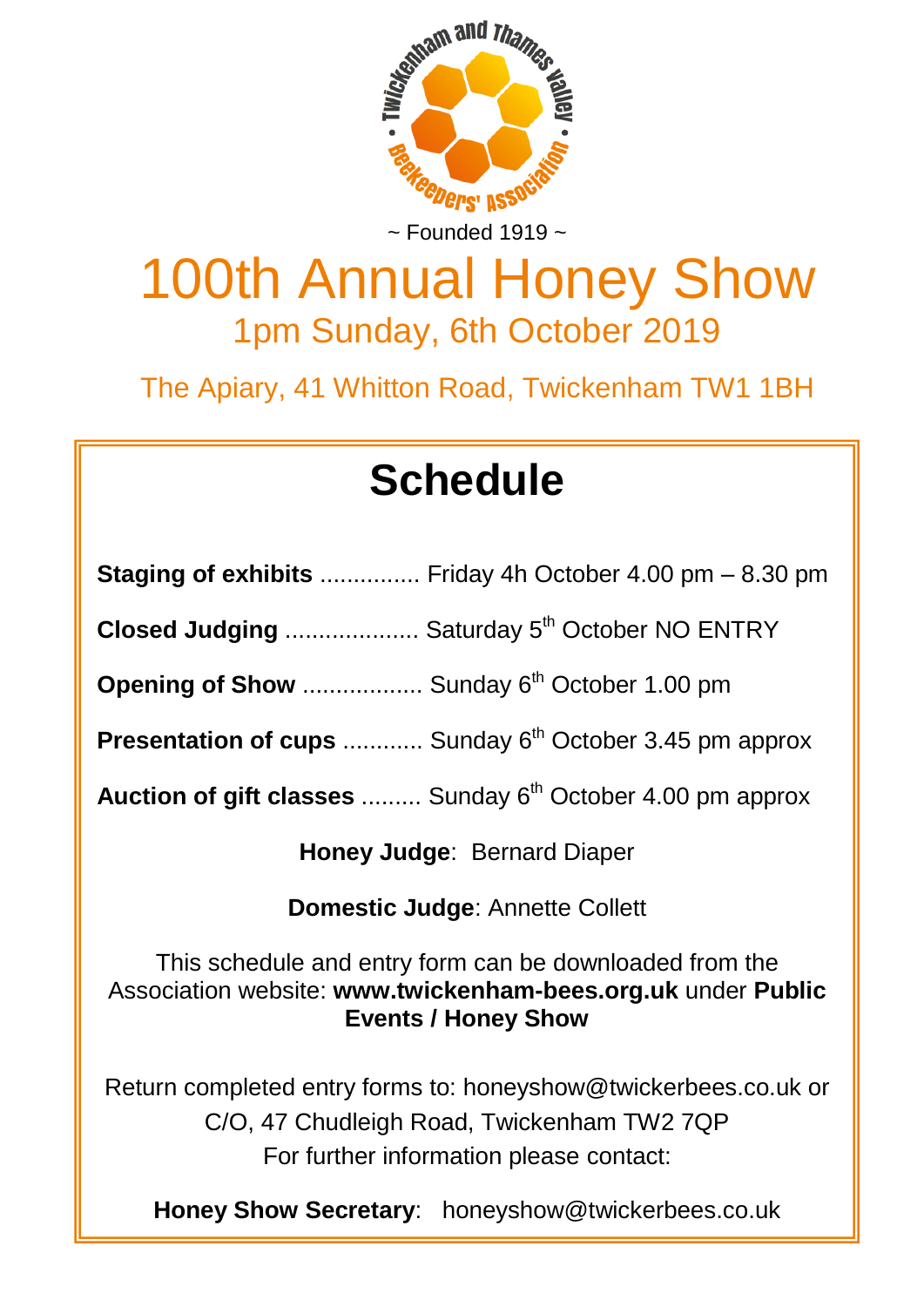Welcome

*to the centenary show and we hope you enjoy the event. The association was established in 1919 by Mr Charles Parks of Ivy Cottage, Whitton Road as a means of food production and help beekeepers manage their bees. The first Honey Exhibition was on 23rd July 1919 and has been held every year since.*

*This year we are introducing a Mead Cup and a 'Best Taste in Show' Cup to celebrate our centenary*

*You don't have to keep bees or be a member of the Association to enter the show. The Open Classes are for non-members and classes 11, 18, 22 -27 are for showing your skill in making something with honey or beeswax. You can buy the honey anywhere and beeswax is available online.* 

*We also have classes for photography, crafts, baking, preserves and horticulture. Class 13 is a 'catch-all' for anything else interesting related to bees or beekeeping.* 

## *Do join us and have a go.*

*There are junior classes, 36 -39 and every junior entrant receives a prize so please encourage your children to enter. At the end of the show we award the prizes and cups and then auction off the entries in the gift classes.*

*Our show is always fun with activities, stalls and copious quantities of tea, coffee and scrumptious cakes. So be sure to invite your friends.*

*We look forward to seeing you*.

**Honey Show Secretary**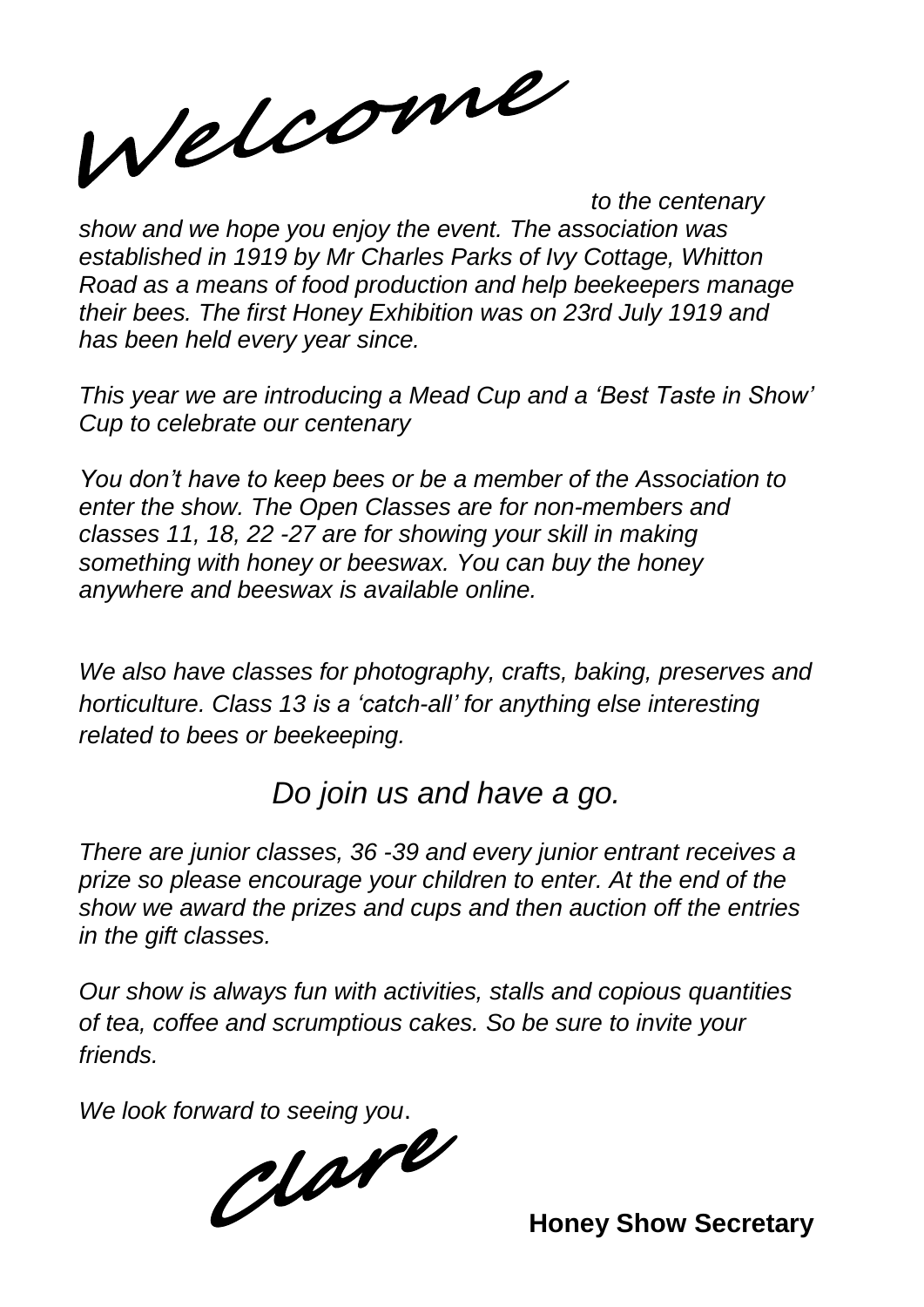## **Last Year's Winners**

| Award                                                                | 2018 Winner            |  |  |
|----------------------------------------------------------------------|------------------------|--|--|
| BBKA and National Honey Show Blue Ribbon                             | Candida Williamson     |  |  |
| <b>BBKA Novice Prize</b><br>&                                        | Patrick Brennan        |  |  |
| Crane Challenge Cup<br>Most points in novice class                   |                        |  |  |
| <b>Burnet Silver Challenge Cup</b><br>Most points in a members class | <b>Warwick Francis</b> |  |  |
| Bartle Memorial Challenge Cup<br><b>Best Crystallised Honey</b>      |                        |  |  |
| <b>Gambrill Challenge Cup</b><br>Four bee products                   | Candida Williamson     |  |  |
| President's Cup<br>Three wax products                                |                        |  |  |
| Romer Victory Challenge Cup<br>Comb for extraction                   | Malcolm Bell           |  |  |
| South West Middlesex Challenge Cup<br>Pair of beeswax candles        | <b>Harvey Kirk</b>     |  |  |
| Violet Miller Memorial Cup<br>Honey fruit cake                       | Karen Mann             |  |  |
| <b>Recknell Memorial Cup</b><br><b>Best Junior Exhibit</b>           |                        |  |  |
| Weeds in a Tin Can                                                   | Amanda Khan            |  |  |
| Bee Friendly Garden:<br>7yrs - 11yrs                                 | Joel Dawson            |  |  |
| <b>Computer Generated image:</b><br>12yrs-17yrs                      | Owen Creswell          |  |  |
| <b>Best Taste in Show</b>                                            | Pip Elkins             |  |  |
|                                                                      |                        |  |  |

See the end of the schedule for more details of the awards.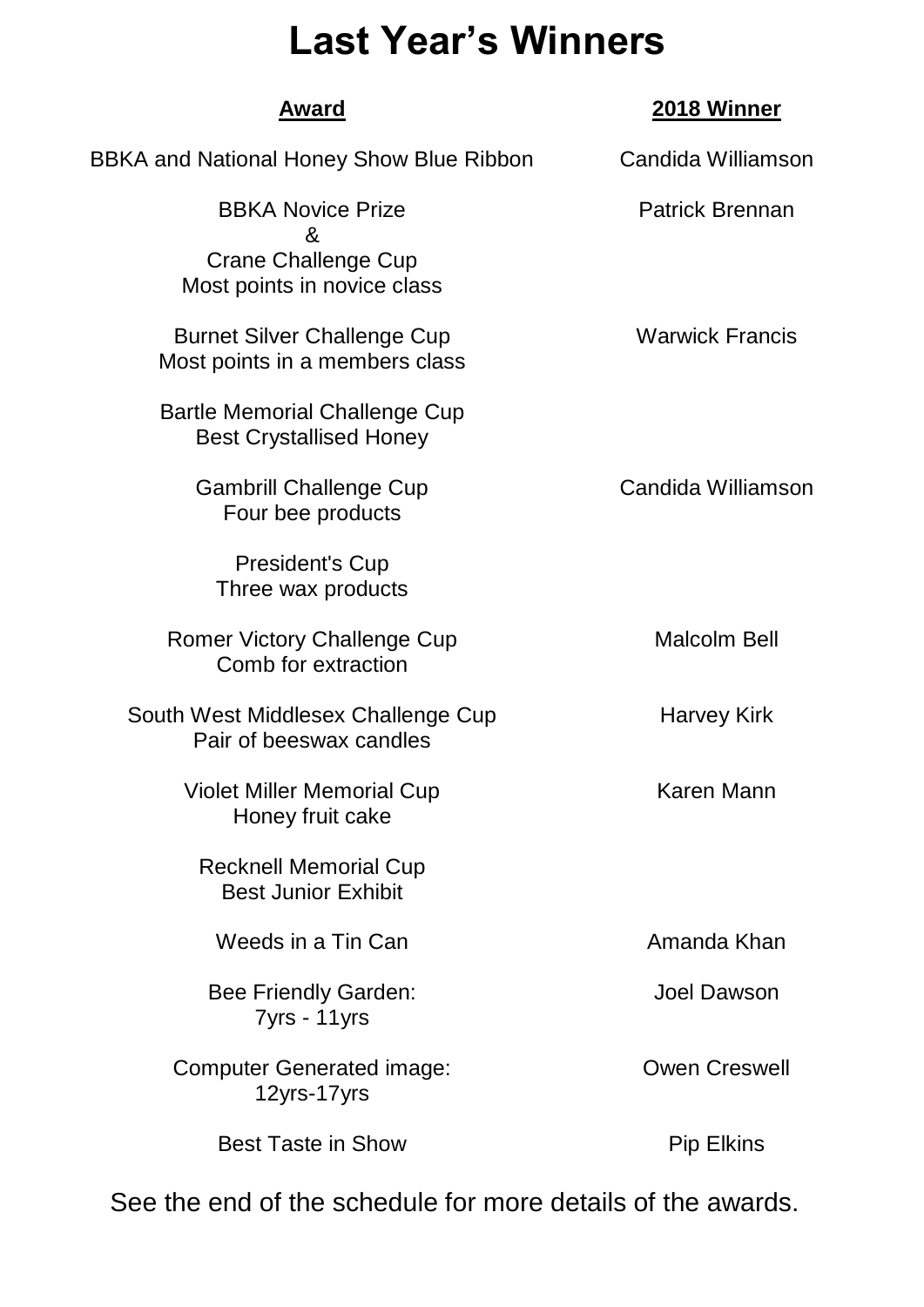## **Rules For Exhibitors**

#### Please read these carefully

- 1. A separate entry form should be completed for each exhibitor (including juniors) detailing all of their entries. Entry forms must reach the Show Secretary no later than **Friday 27th September 2019**. If entrants wish to receive show labels prior to staging, a stamped, self-addressed envelope should be provided. For any entry forms received after this date, a 'late fee' of **£2** per exhibit must be paid or the exhibits will not be entered.
- 2. Staging: Exhibits should be taken to the Apiary prior to the show during the following hours**: 4:00 pm – 8:30 pm on Friday (4th October).** No exhibits can be accepted later than 8.30pm on Friday (although alternative, earlier times/dates may be arranged with the Show Secretary). Judging begins at 10.30am on Saturday.
- 3. Competition labels supplied by the show secretary must be affixed as follows: 10 -15 mm above the base of jars and bottles; on the centre of the lid for 'Best Taste in Show' class; on top of cases containing frames; on the side of the container for combs or sections; at the base of candles; on the side of wax blocks; on the plate for fruit, vegetables and cakes; on the front edge or the back of paper/card that photographs are mounted on. No other label or markings should adorn any exhibit except where specified for the class.
- 4. All honey and wax exhibited except in classes 11, 18, 22, 23, 24, 25, 26, 27, 44, 48 and 55 must be the produce of the exhibitor's own bees and liquid honey should be from this year's harvest.
- 5. When a class requires the staging of more than one exhibit of the same type, the exhibits and containers (when used) shall be matching in all respects. This applies to fruit and vegetables also.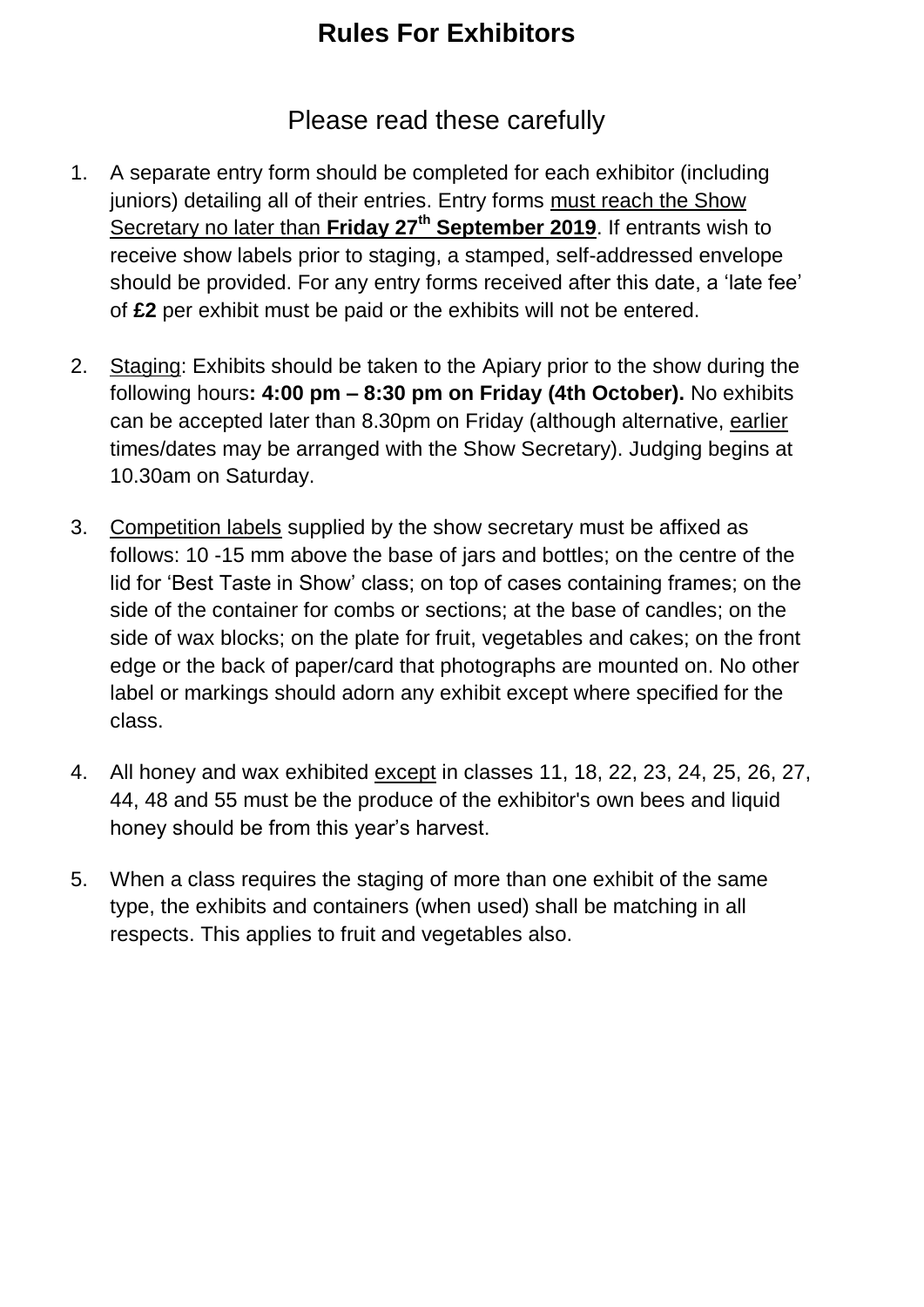6. Labelling regulation: All classes requiring the Exhibitor's own labels must comply with the following requirements:

> a. The word HONEY which may be prefixed with the type of honey and/or area of origin, e.g. New Forest Heather Honey b. The metric weight must appear – figures to be at least 4mm high for jars exceeding 200g to 1kg weights. If the imperial weight is shown it must be in close proximity to the metric and be less prominent. The 'e' symbol if used will be ignored

c. Residential address must appear on the label

d. The country of origin must be shown on the label. e.g. 'Produce of England'. The country name alone at the end of your address is not sufficient

e. A 'best before' date must appear (suggest 2-5 years) or an indication of where it can be found e.g. for 'best before' see base of jar. If the date is given in full i.e. day, month and year there is no need for a lot number

- 7. The judges' awards will be final. The committee reserves the right to withhold prize cards in case of insufficient merit or entries. All ordinary care will be taken of exhibits but the committee cannot be responsible for any loss or damage sustained.
- 8. Exhibitors may enter any number of exhibits in a class but will not be entitled to more than one award in any one class.
- 9. Movement of exhibits. No exhibit may be touched or removed from the show bench without the permission of the show secretary. Please contact the show secretary if you are not available to collect your exhibits at the end of the show and need alternative arrangements to be made.
- 10. Any matter not covered by these rules will be subject to National Honey Show rules.

**Changes to the schedule and rules for this year are in bold.**

**Please bring your entries ready for staging with the competition labels attached and any additional requirements completed.**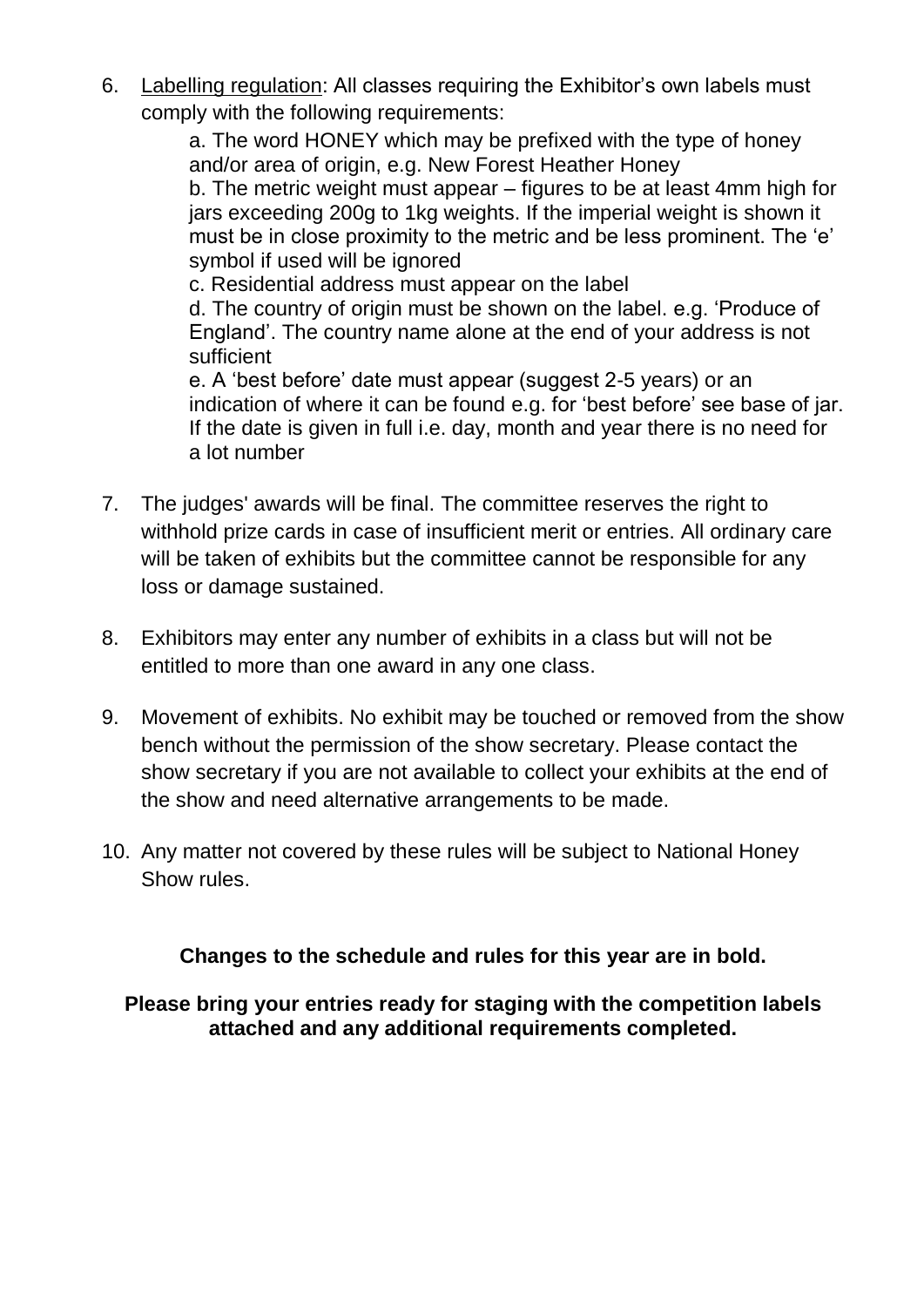## **Open Classes**

- Honey must be exhibited in clear 454 g (1lb) British Standard squat glass jars with either standard lacquered screw caps with wad or plastic liner, or white plastic screw caps. Honey colour will be judged using BD Honey Grading Glasses.
- Mead, Metheglin and Melomel must be exhibited in plain, clear, punted, glass bottles of round section  $(70 - 75 \text{ cl})$ , without name or ornamentation. Only cork stoppers with white plastic flanges are to be used.

#### Class

- 1. Two Jars Light Honey.
- 2. Two Jars Medium Honey.
- 3. Two Jars Dark Honey.
- 4. Two Jars Crystallized or Soft Set or Heather Honey.
- 5. **Adornment. A bee related handmade item used to adorn the body e.g. textile, jewellery, clothing or accessory. Must be able to be folded or contained within an A5 footprint for display and ease of handling.**
- 6. One Section. Must have an area of comb not less than 82mm x 82mm visible on each side of the case.
- 7. One Bottle Sweet Mead.
- 8. One Bottle Dry Mead.
- 9. One Bottle Metheglin or Melomel. A plain white adhesive label approx. 50 x 18 mm should be affixed 25 mm above the show label stating whether sweet or dry and the flavour used.
- 10. Three Jars Honey of one colour or section, as offered for retail sale in any size. Labels must comply with current UK regulations (see rule 6). Tamper labels are optional.
- 11. Beeswax Cake. At least 454 g (1lb) weight and with a uniform thickness of at least 25 mm (1 inch).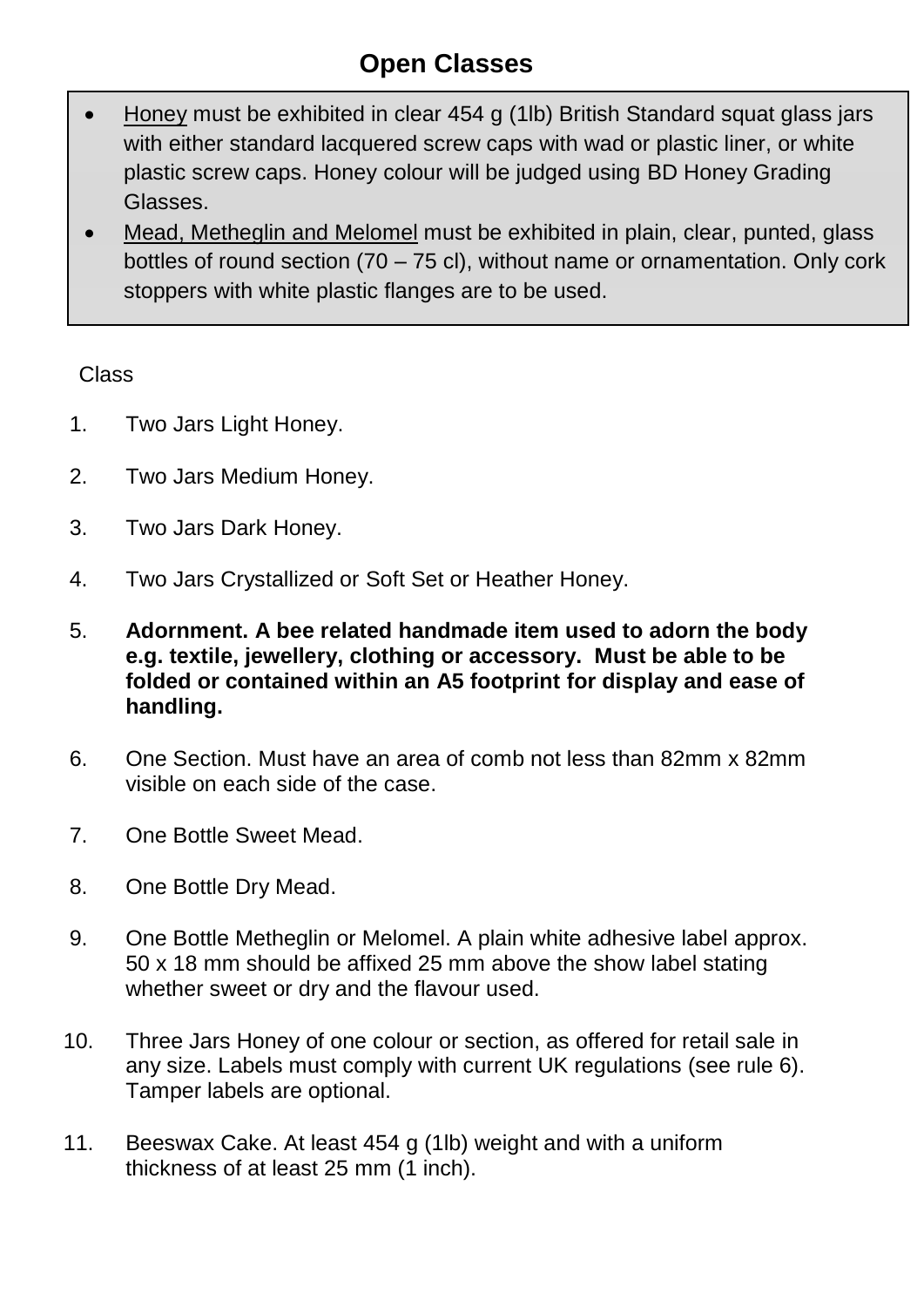- 12. An interesting, useful or instructive exhibit for beekeepers related to bees or beekeeping. No dimension to exceed 0.5 m.
- 13. An artistic craft exhibit related to bees or beekeeping. No dimension to exceed 0.5 m.
- 14. A photograph relating to bees or beekeeping and mounted on card no larger than A4. Photographs must have been taken in the last 12 months. A caption or short description must be included, together with any optional technical data.
- 15. **A picture of a painting or artefact that includes beekeeping or bees, and a description of the symbolism of the beekeeping or bees.** Mounted on card no larger than A4. Gallery or source to be credited.
- 16. A hand-made greeting card with a design related to bees or beekeeping; made of any materials, no larger than A5 size.
- 17. A standard label, actual size, to comply with current UK regulations to be displayed on an empty honey jar or plain white paper no bigger than A5. (See rule 6)
- 18. A display of Home-produced products containing Honey and/or beeswax and/or propolis. (Candles, Honey, Mead and Wax are not permitted).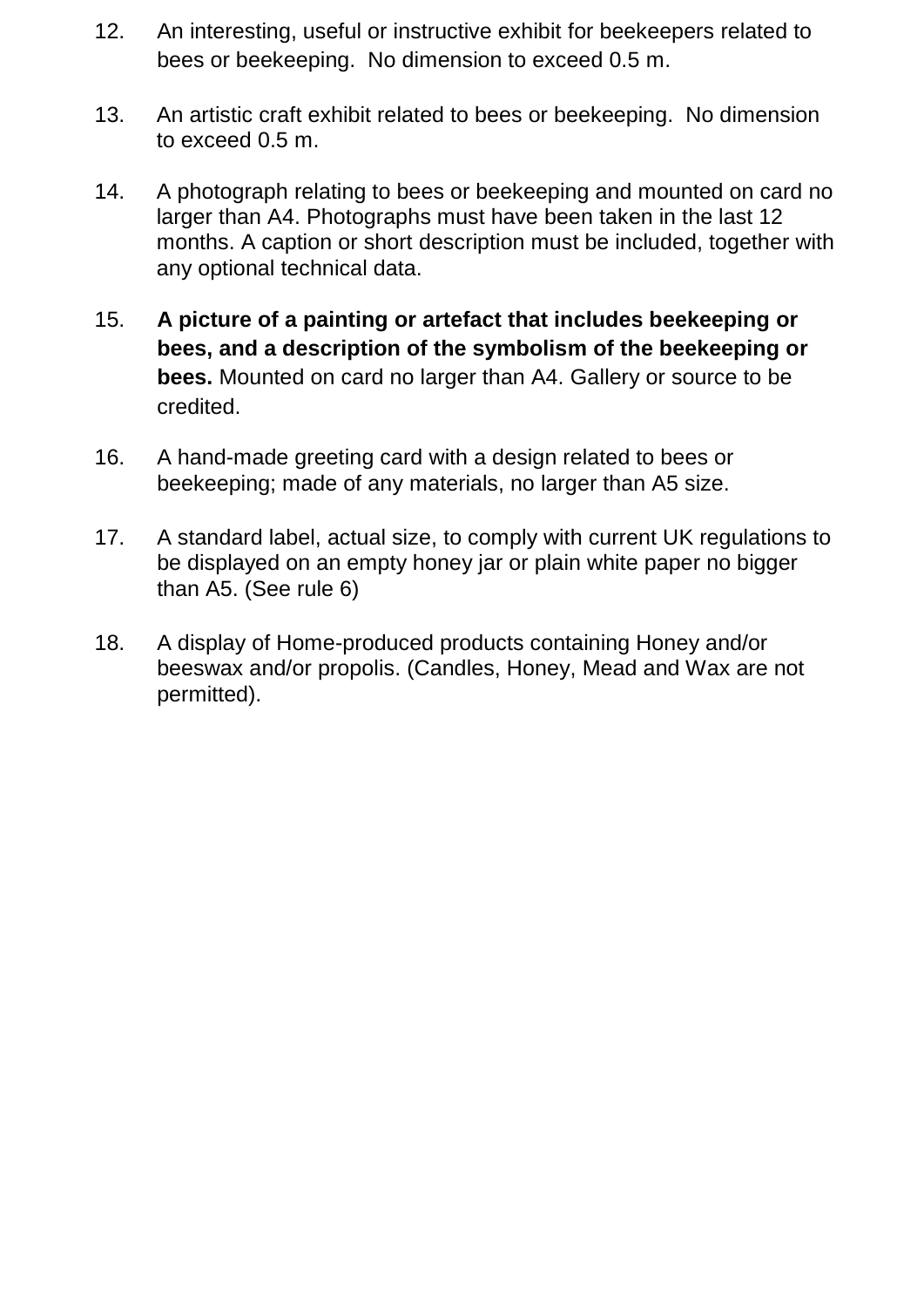## **Open Gift Classes**

- Honey in the Open Gift Classes can be presented in any size jar. Labels complying with current UK regulations for the size of jar must be provided in a separate envelope for attaching to the jar prior to sale or auction. Entrants without labels can purchase template labels for 20p each from the Honey Show Secretary.
- All food items must be presented on a paper plate and covered with cling film.
- Preserves must be exhibited in a clear glass jar. Jams and jellies should be sealed with a waxed paper disk. All preserves must have been made in the 12 months before the show. Labels identifying the preserve type and date must be affixed below the shoulder of the jar.

#### **All exhibits in gift classes will be donated to the Association for sale or auction**

Class

- 19. One Jar Liquid Honey.
- 20. One Jar Crystallized, Soft Set or Heather Honey.
- 21. One Jar Honey of any consistency, to be judged for the "Best Taste in Show". The show label must be on the centre of the lid

#### 22. **Celebration Centenary Cake, to any recipe and to be judged on appearance. One copy of the recipe to be submitted**.

- 23. Honey confectionery (chocolates/sweets) or Fudge minimum weight 114g (4oz). One copy of the recipe to be submitted.
- 24. Nine honey biscuits or cookies. One copy of the recipe to be submitted.
- 25. Honey Fruit Cake. Exhibits must be made from the following recipe Ingredients: 200 g/7 oz. self-raising flour, 175  $a/6$  oz. honey, 110  $a/4$  oz. butter, 175  $a/6$  oz sultanas, 2 medium eggs, 110 g/4 oz. glace cherries (halved).

Method: Preheat oven to 180 °C/350 °F /gas mark 4. Cream the butter and honey together. Beat eggs well and add them alternately with sifted flour then fold in sultanas and cherries. A little milk may be added if necessary. Bake in a buttered circular tin, 15-20 cm (6-7 inches) in diameter for approximately

1-1½ hours. Timing is for conventional ovens and is a guide only as appliances vary.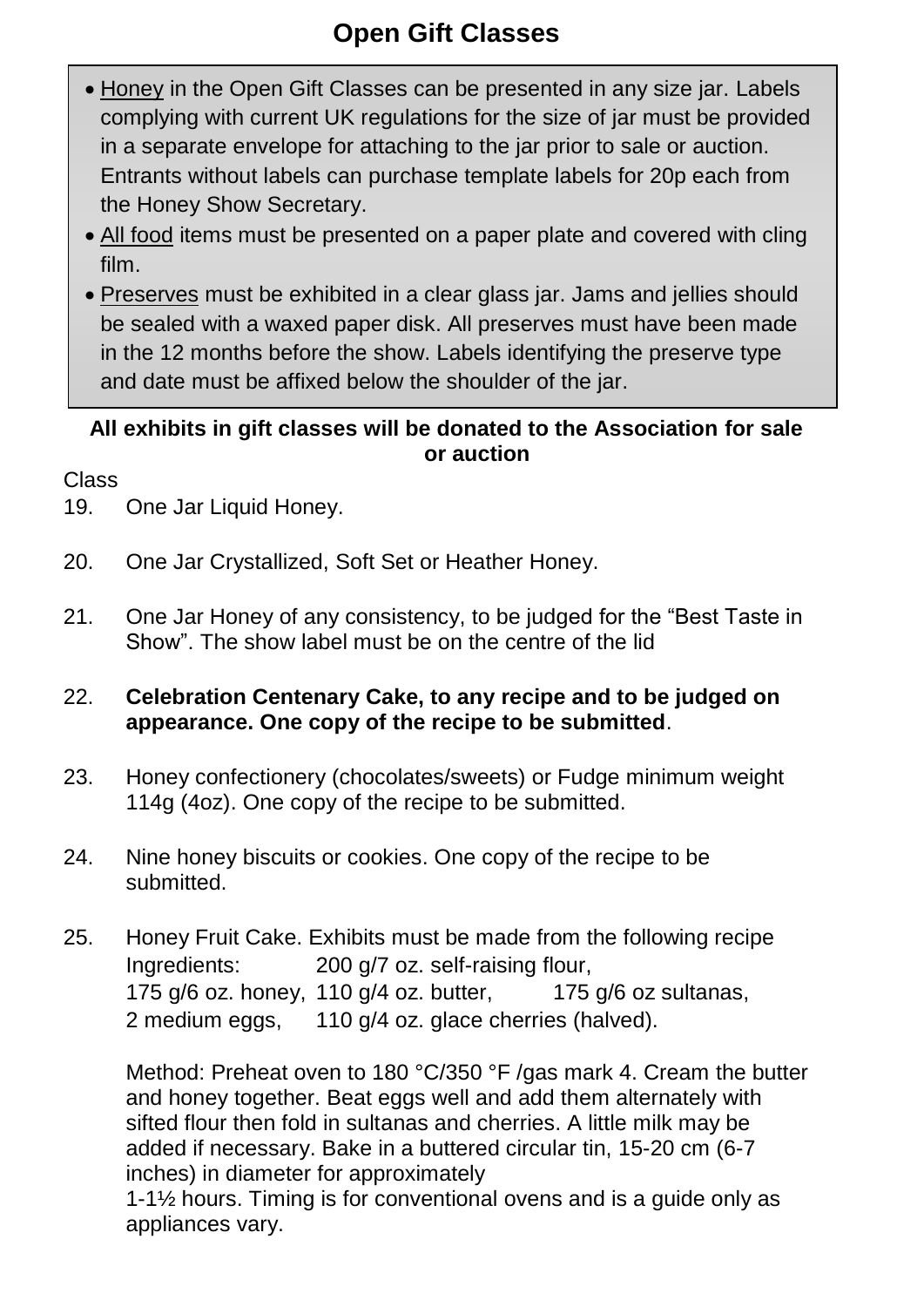26. Honey Cake. Exhibits must be made from the following recipe Ingredients: 170 g runny honey 140 g butter 2 eggs, beaten 200 g self-raising flour, sieved

Method: Pre heat oven to 180C/350F/Gas 3, butter and line a 6- 8in/15-20cm circular cake tin. Measure the honey, butter and sugar in to a large pan. Add a tablespoon of water and heat gently until melted. Remove from the heat and allow to cool then mix in the eggs and flour. Spoon into the cake tin and bake for 40-45 mins until the cake is springy to the touch and shrinking slightly from the sides of the tin. Cool slightly in the tin before turning onto a wire rack.

A small amount of icing can be added as decoration if desired.

- 27. Nine Small Honey Cakes (2.5-7.5 cm/1-3 in diameter; remove cases if used), recipe to be submitted.
- 28. One Jar Homemade Jam, minimum weight 227 g (8 oz).
- 29. One Jar Homemade Jelly, minimum weight 114 g (4 oz).
- 30. One Jar Homemade Chutney or Pickle minimum weight 227 g (8 oz), recipe to be submitted.
- 31. Plate of 3 Apples of the same variety, with stalks attached, leaves should be removed.
- 32. Plate of any other fruit, with stalks attached
- 33. Plate of any vegetable with stalks attached as appropriate. Tomatoes, Rhubarb, Sweet Pepper and Chilli Pepper will be classed as vegetables
- 34. Mixed Flowers or foliage in a tin can. No dimension bigger than 50 cm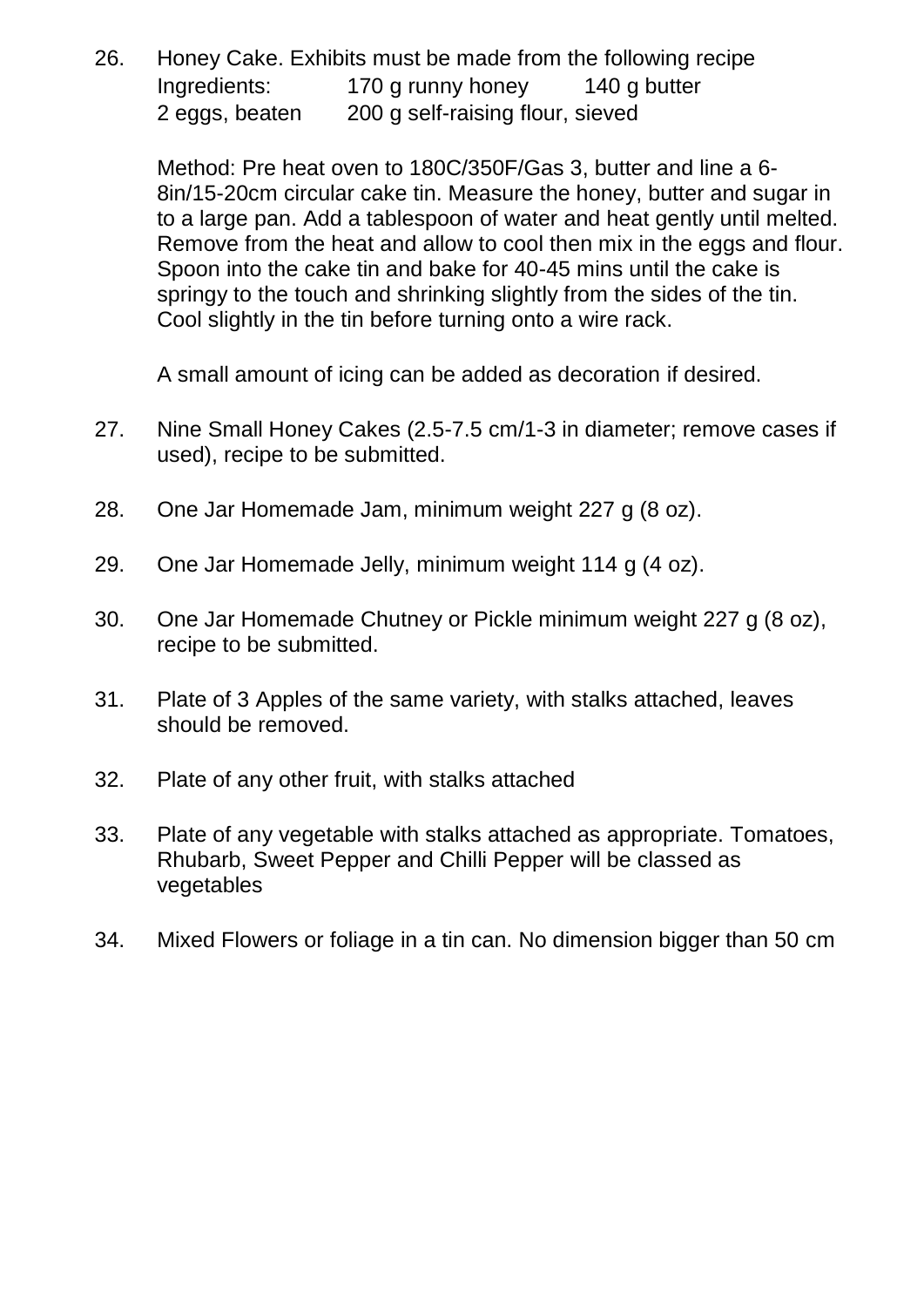- All exhibits must be entirely the entrant's own work.
- All food items must be presented on a paper plate and covered with cling film.
- The entrant's age must be clearly stated on your entry form.
- Please do NOT put your name anywhere on your exhibit(s).
- Juniors may also enter adult classes (you must be a member to enter member's classes).
- Entrants may collect all entries at 3:15 pm Sunday 8th October.
- Please let the show secretary know if you would like to donate any of your entries for auction on the Sunday.

## **Open Classes for Schools**

First: Schools Cup and £50; Second: £30; Third: £20

#### Class

35. **Key Stage 1: Draw and/or colour a poster to promote "Bee Friendly" attitudes. This might include the promotion of planting and protection of flowering plants and trees and treating insect life with care and respect. Posters should be maximum size A4, collated as one entry and submitted in folder or similar form for display**

**Key Stage 2: Submit a piece of persuasive writing to convince local residents to plant bee-friendly flowering plants and tree. Articles should be maximum size A4, collated as one entry and submitted in folder or similar form for display**

Schools may enter any number of exhibits in this class however there will be a maximum of one award per school.

## **Open Classes for Juniors (Under 18 Years)**

Each child will be awarded a gift and subject to a minimum of 5 entries per class gift vouchers will be awarded for each class**.** First: £15; Second: £10; Third: £10

#### Class

36. Flowers or weeds in a tin can or other recycled container.

- 37. Up to 6 years old: A bee or insect made out of vegetables and/or fruit to be presented on a paper plate or card and covered with cling film.
- 38. 7 yrs 11 yrs: A bee-friendly garden made in a seed tray or other recyclable material. Can be real plants or made from recyclable material. No dimension to exceed 45 cm.
- 39. 12 yrs -17 yrs: Computer-generated image of a bee or beekeeping. Max size A4.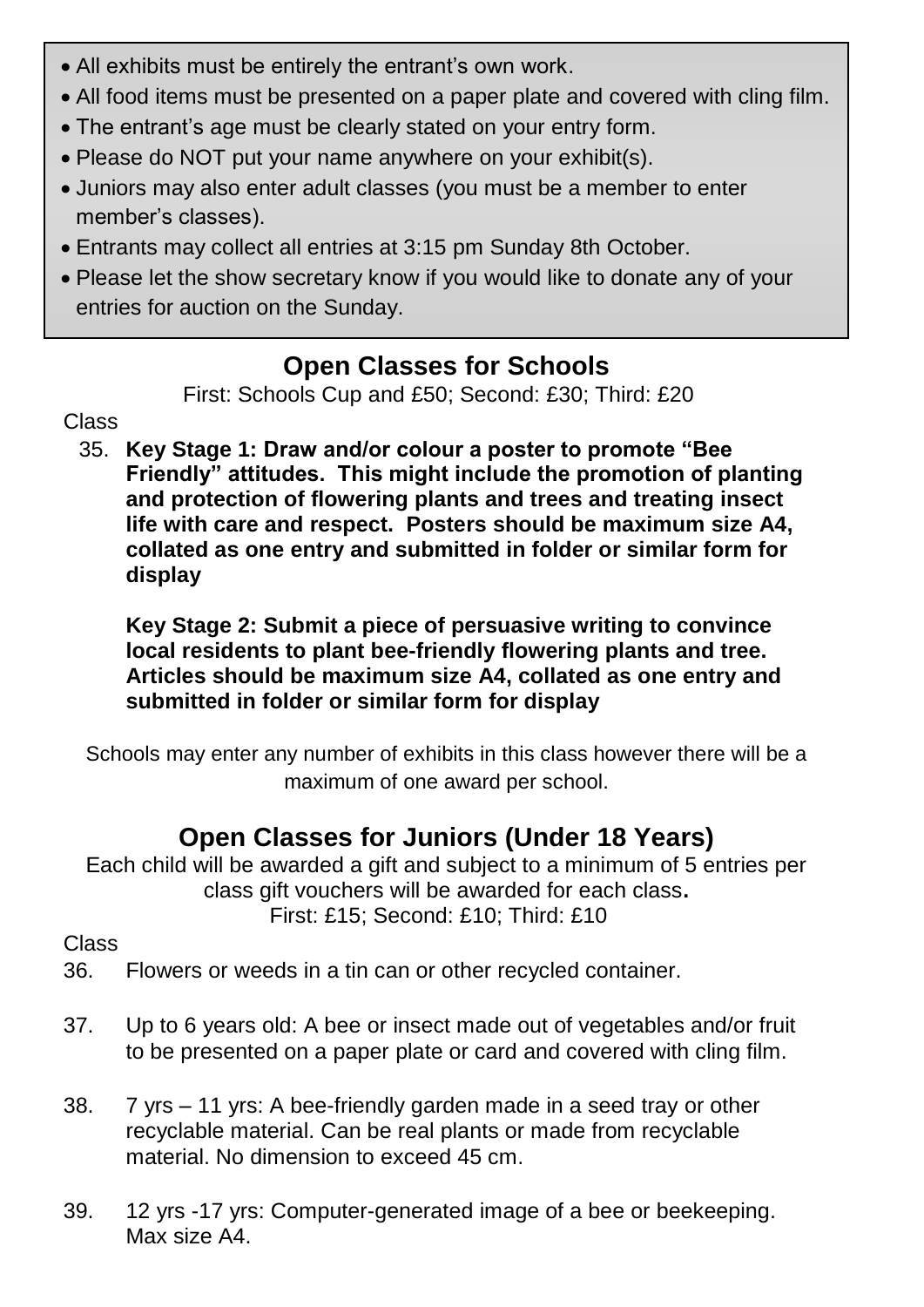## **Classes For Members**

 Honey must be exhibited in clear 454 g (1lb) British Standard squat glass jars with either standard lacquered screw caps with wad or plastic liner, or white plastic screw caps. Honey colour will be judged using standard grading glasses.

The Burnet Challenge Cup will be awarded for the most points in the member classes 40 to 48

Class

- 40. Two Jars Light Honey.
- 41. Two Jars Medium Honey.
- 42. Two Jars Dark Honey.
- 43. Two Jars Crystallized or Soft Set or Heather Honey.
- 44. 5 Uniform Beeswax Blocks, minimum weight, 28 g (1 oz.).
- 45. One Comb for rotary extraction. Combs can be of any size and must be protected by glass or cellophane or cling film
- 46. One cut comb in standard container with transparent top and must have a gross weight between 200 g and 255 g (7-9 oz).
- 47. Two Jars Chunk Honey.
- 48. Pair of Matching Beeswax Candles. Candles to be displayed erect and one to be lit by the judge. Entrant should bring candlesticks, wooden candlesticks are not permitted.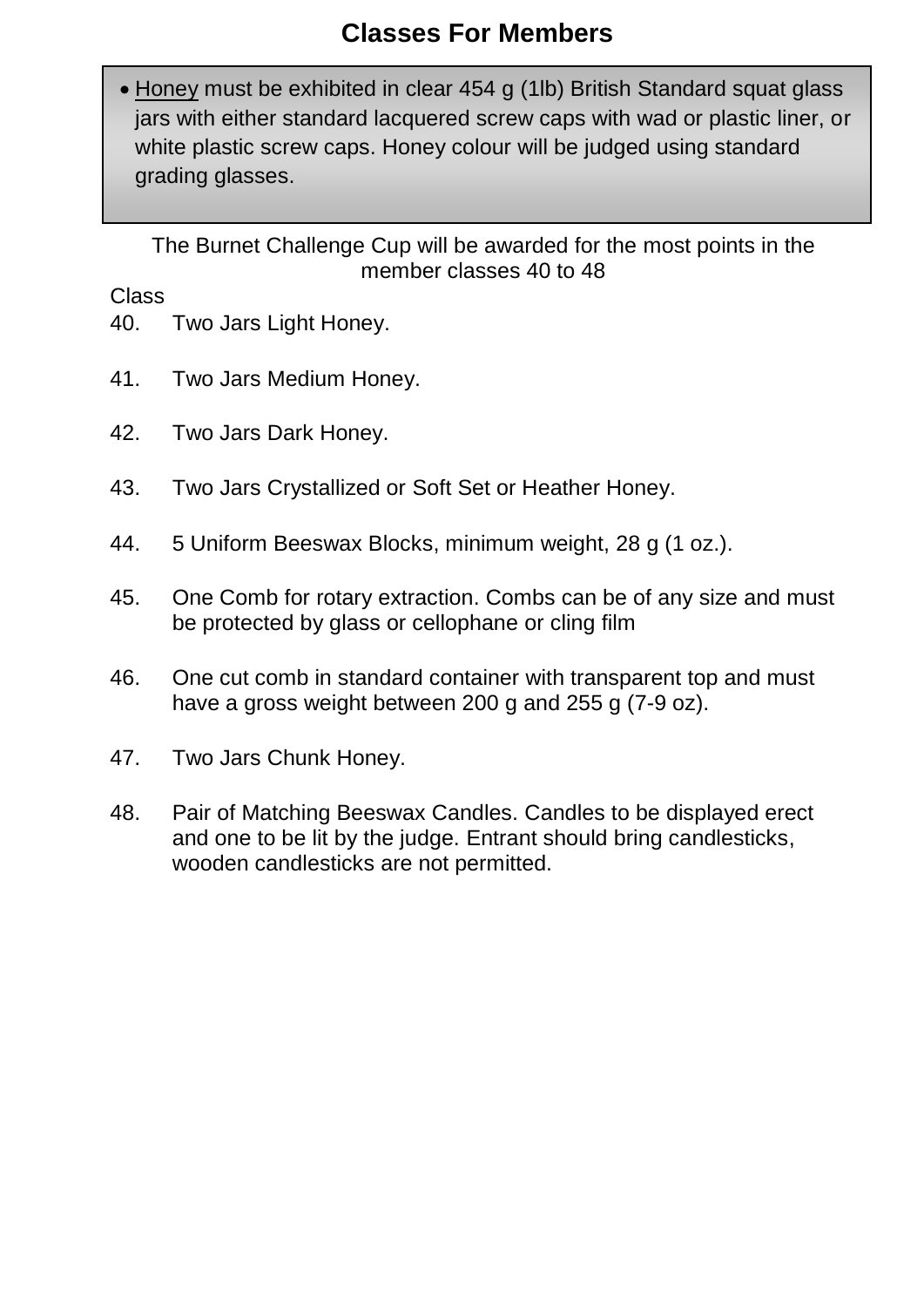## **Cup Classes For Members**

#### 49.**Gambrill Cup**

Any four different bee products of the following:

- One jar Light Honey
- One jar Medium Honey
- One jar Dark Honey
- One jar Crystallized or Soft Set Honey
- One jar Heather or Heather Blend Honey
- One jar Chunk Honey
- Comb for rotary extraction
- One Section
- Cut Comb
- Bottle of Mead
- Plate of Honey Sweets
- Beeswax cake 114-227 g
- A pair of Candles

Candles to be displayed erect and one to be lit by the judge. Entrant should bring candlesticks, wooden candlesticks are not permitted.

#### 50.**Presidents Cup**

Any three different pure beeswax products of the following:

- 2 sheets of foundation, unwired, fitted in British Standard Frames;
- beeswax polish, 80 g net weight in a suitable tin container with a lid bearing an adhesive descriptive label;
- a pair of beeswax candles, hand dipped;
- a pair of beeswax candles, moulded;
- a cake of beeswax, at least 500 g in weight and at least 25 mm thick;
- a sculpted beeswax figure or flower, (colouring permitted);
- 10 uniform beeswax blocks, each at least 28 g in weight.

Candles to be displayed erect and one to be lit by the judge. Entrant should bring candlesticks, wooden candlesticks are not permitted.

Each of the three products shall be scored against an equal maximum number of points.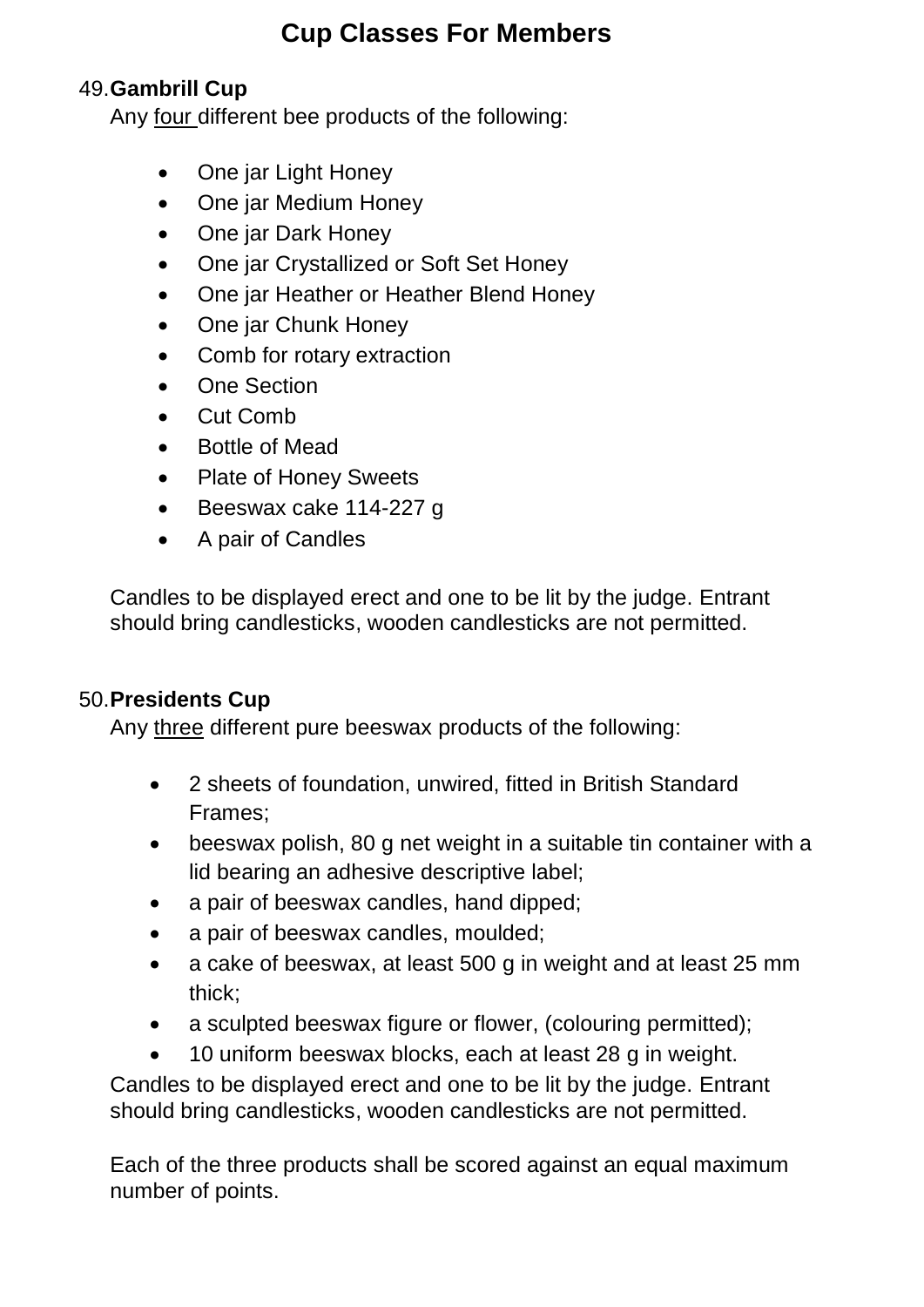• Honey must be exhibited in clear 454 g (1 lb) British Standard squat glass jars with either standard lacquered screw caps with wad or plastic liner, or white plastic screw caps. Honey colour will be judged using standard grading glasses.

#### **For members who have not won a 1st prize in any Honey Show.**

The BBKA Novice Prize Winner Gift Admissions Ticket and the Crane Challenge Cup will be awarded for the most points in the novice classes 51-56. See following page for more details.

*Tip: The more classes you enter the more points you can win.*

Class

- 51. Two Jars Light Honey.
- 52. Two Jars Medium Honey.
- 53. Two Jars Dark Honey.
- 54. Two Jars Crystallized or Soft Set Honey.
- 55. A Moulded Beeswax Candle.
- 56. One Comb for rotary extraction, any size and must be protected by glass or cellophane or cling film

----------o----------

To help with your preparation of entries and to ease staging, please record your

**Entrant number: .........**

**And the classes you entered..........................**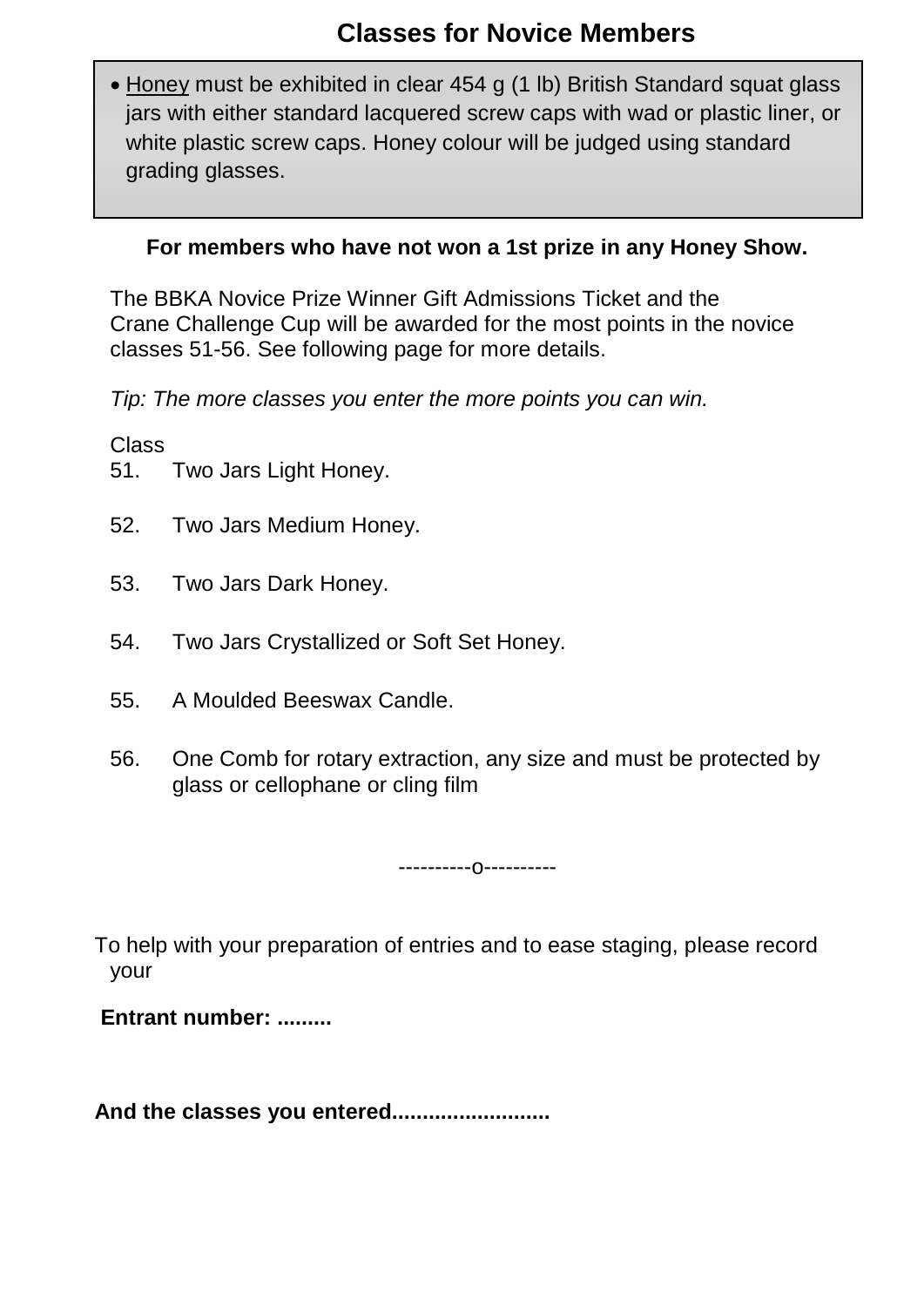#### **Awards**

Prize Cards are awarded to winners in all classes.

The joint BBKA and National Honey Show Blue Ribbon will be awarded for the best exhibit in the Show (subject to there being a minimum of 101 entries).

The BBKA Novice Prize Winner Gift Admissions Ticket will be awarded for **most points** in the novice classes 51-56.

£15, £10 and £5 gift tokens will be awarded to the 1<sup>st</sup>, 2<sup>nd</sup>, and 3<sup>rd</sup>, prize winners in classes 37, 38 and 39 subject to a minimum of 5 entrants.

## **Perpetual Challenge Cups**

| <b>Best Taste in Show</b>      | <b>Best tasting honey - Class 21</b>               |
|--------------------------------|----------------------------------------------------|
|                                | any class (7,8,9 or 49)                            |
| <b>Centenary Cup</b>           | Best mead. metheglin or melomel in                 |
| Challenge Cup:                 | candles (48, 49 or 50)                             |
| South West Middlesex           | best exhibit of a pair of beeswax                  |
|                                | novice classes (43 or 54)                          |
| Bartle Memorial Challenge Cup: | 49 or 56)<br>best crystallized honey in member and |
| Romer Victory Challenge Cup:   | best extracting comb in any class (45,             |
| President's Cup:               | best exhibit of three wax products                 |
| Gambrill Challenge Cup:        | best exhibit of four bee products                  |
|                                | 56                                                 |
| Crane Challenge Cup:           | to $48$<br>most points in the novice classes 51 to |
| <b>Burnet Challenge Cup:</b>   | most points in the member classes 40               |
|                                |                                                    |

Challenge cup points and the BBKA Novice prize are calculated:  $1^{\text{st}}$  6;  $2^{\text{nd}}$ 5; 3rd 4; VHC 3; HC 2; C 1.

A cup will only be awarded if a first, second or third has been attained in at least one of the classes appertaining to it.

In the case of a tie, the cups will be awarded to the exhibitor gaining first prizes in classes with the larger number of staged entries. Should no first prizes be included in the total points, second prizes will be taken into account. If a tie still results, winners will hold the cup for equal periods during the ensuing twelve months.

#### **Memorial Cups**

| Violet Miller Memorial Cup:   | best exhibit of a honey fruit cake - Class 25 |
|-------------------------------|-----------------------------------------------|
| <b>Recknell Memorial Cup:</b> | best junior member's honey product exhibit    |

**Cups will be engraved with the winner's details however they can only be awarded to members; otherwise they will be retained by T&TVBKA.**